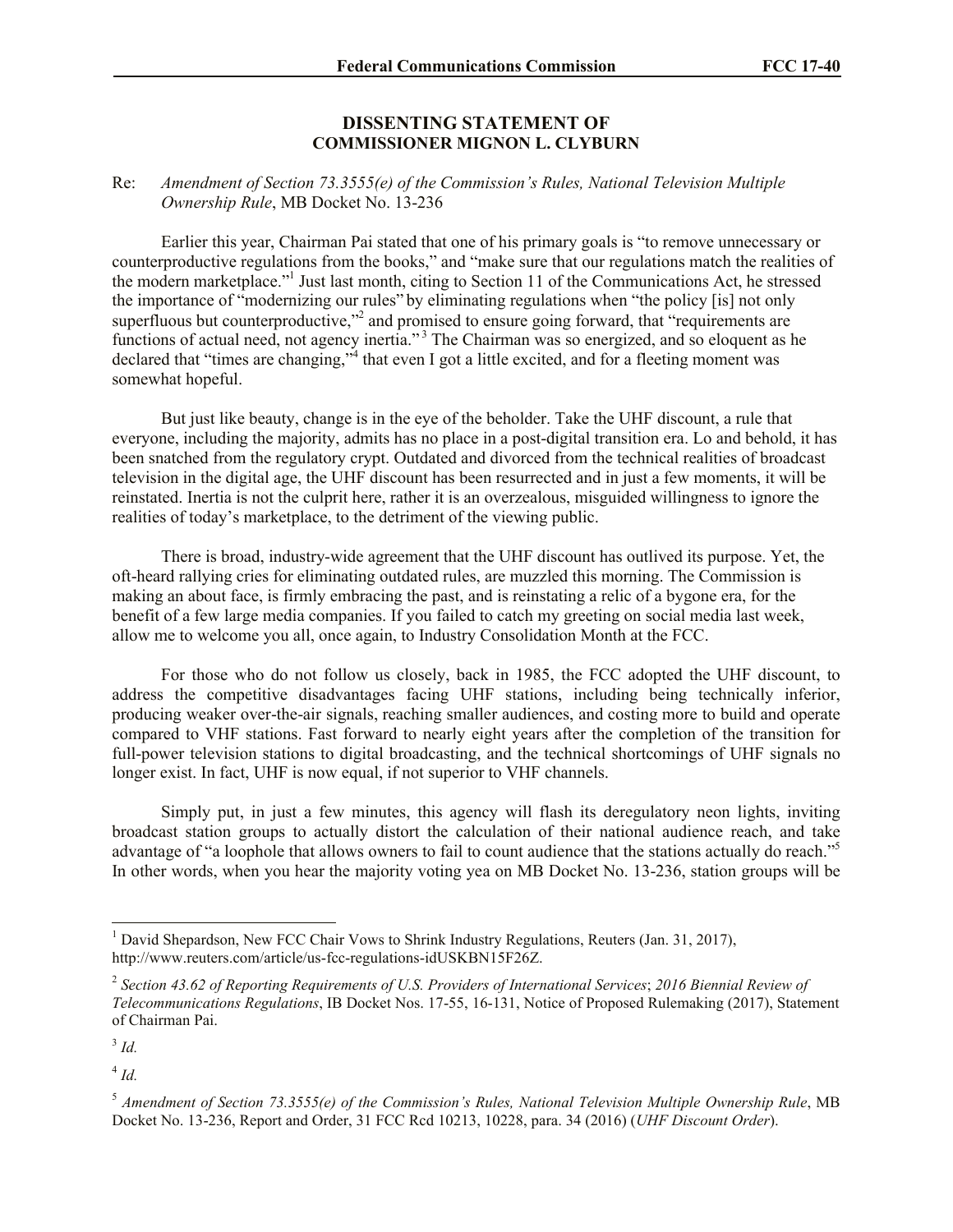able to buy scores of stations and "undermine[] the intent of the [existing media ownership] cap."<sup>6</sup> This will have the effect of increasing the cap well beyond the 39 percent level, established by Congress in 2004.

The result of "stretching the national audience reach cap, [could] allow a station group to actually reach up to 78 percent of television households,"<sup>7</sup> though the discount would lead you to believe that the reach is much lower. This absurd result is not hyperbole or a hypothetical. In fact, after the digital television (DTV) transition, stations moved some of their VHF stations to UHF channels, in order to take advantage of both the technical superiority of UHF channels, as well as the 50 percent reduction in audience reach attributed to UHF stations by the discount.<sup>8</sup> This type of practice was clearly not the intent.

I mentioned earlier that the Commissioners unanimously agree that the "technical basis for the UHF discount no longer exists."<sup>9</sup> Indeed, as Commissioner O'Rielly acknowledged last year, "the stations are rather interchangeable and shouldn't be treated differently for purposes [of] our market audience reach calculations."<sup>10</sup> Why then is the UHF discount being reinstated?

From a procedural, legal, and policy perspective, this action is extremely troubling. Chairman Pai has repeatedly made clear that the "video industry has undergone revolutionary change."<sup>11</sup> I do not disagree with this assertion. Yet, rather than issue a notice of proposed rulemaking to seek comment on adjusting the national audience reach cap, as Chairman Pai has called for since  $2013$ ,<sup>12</sup> the Commission returns us to an outdated state of play, with rules made for the analog era.

This Order argues that the Commission's decision in 2016 to eliminate the UHF discount was flawed, because the agency did not examine the UHF discount and national audience reach cap in tandem. In advancing this argument however, the majority performs in the words of Chairman Pai, "convoluted gymnastics."<sup>13</sup>

Although repeatedly stating, that the UHF discount and national audience reach cap are "inextricably linked," and must be examined in tandem, the Commission here fails to cite a single legal authority that limits review or modification of the UHF discount to simultaneous review of the national audience reach cap. Instead, the majority relies on a selective history of the UHF discount, and

 $\frac{6}{1}$ *d*.

7 *Id*.

<sup>10</sup> *UHF Discount Order*, dissenting statement of Commissioner O'Rielly, 31 FCC Rcd at 10251.

<sup>8</sup> *Id*. at 10229-30, para. 36.

<sup>9</sup> *UHF Discount Order*, dissenting statement of then-Commissioner Pai, 31 FCC Rcd at 10247. *See UHF Discount Order*, dissenting statement of Commissioner O'Rielly, 31 FCC Rcd at 10251.

<sup>11</sup> *UHF Discount Order*, dissenting statement of then-Commissioner Pai, 31 FCC Rcd at 10249. *See also Amendment of Section 73.3555(e) of the Commission's Rules, National Television Multiple Ownership Rule*, MB Docket No. 13-236, Notice of Proposed Rulemaking, 28 FCC Rcd 14324 (2013) (*Notice)*, dissenting statement of then-Commissioner Pai, 31 FCC Rcd at 14344.

<sup>&</sup>lt;sup>12</sup> See Notice, dissenting statement of then-Commissioner Pai, 31 FCC Rcd at 14344. See also UHF Discount *Order*, dissenting statement of then-Commissioner Pai, 31 FCC Rcd at 10249.

<sup>&</sup>lt;sup>13</sup> Statement of FCC Chairman Ajit Pai, FCC, On the Latest D.C. Circuit Rebuke of FCC Overreach (Mar. 31, 2017), https://apps.fcc.gov/edocs\_public/attachmatch/DOC-344186A1.pdf.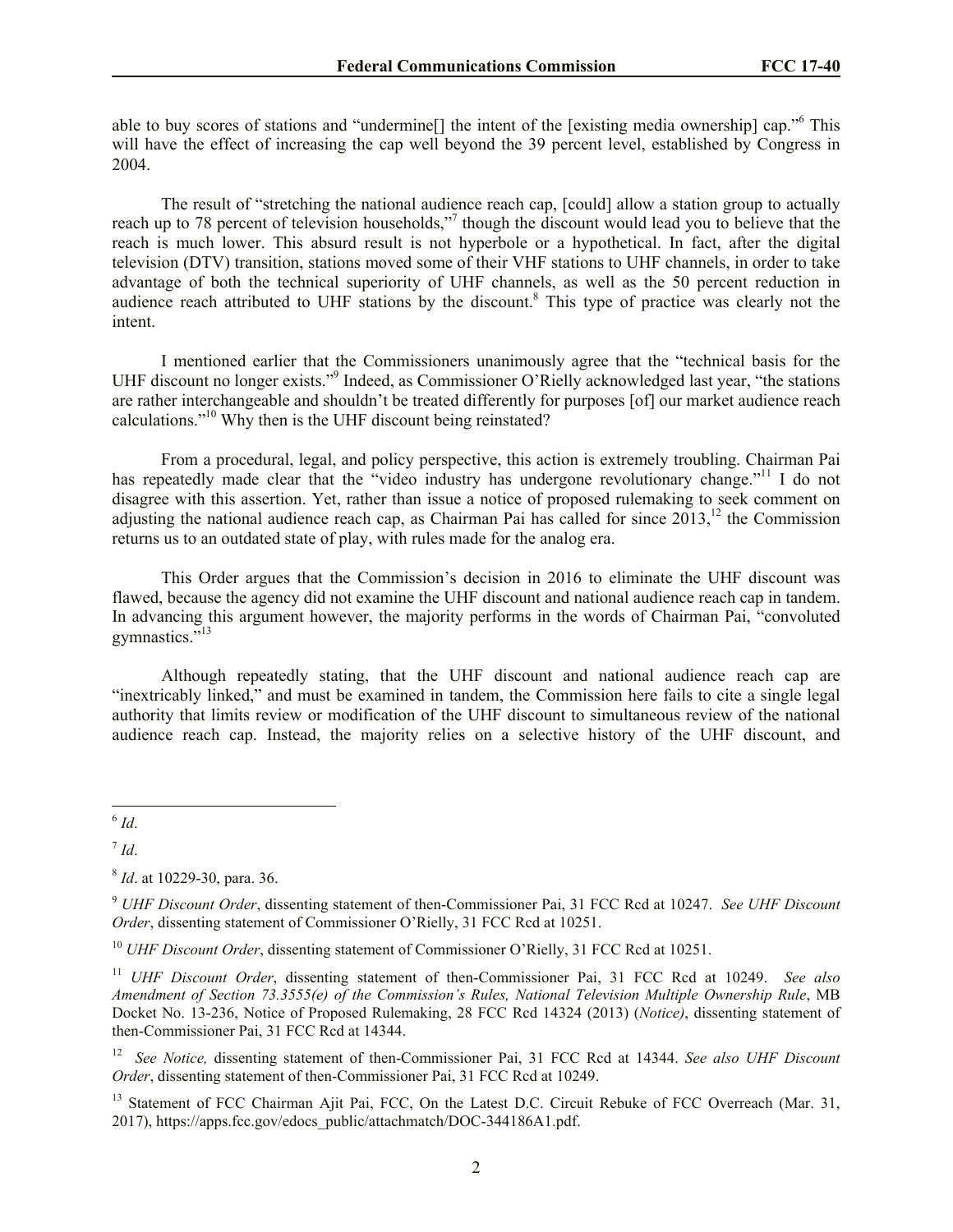unsupported arguments of petitioners, that "the FCC has no authority to change one without at least reviewing the impact the change will have on the other."<sup>14</sup>

With respect to "grandfathering," Representatives Fred Upton and Greg Walden urged the Commission in a 2013 letter, "to ensure that any changes it [made] to the UHF discount rule respect the holdings of existing licensees and applications pending."<sup>15</sup> And the Commission took this very action in 2016. To prevent broadcast station ownership groups from being harmed by elimination of the UHF discount, the Commission grandfathered broadcast station ownership groups that exceeded the 39 percent national audience reach cap, as well as proposed station combinations, for which an assignment or transfer application was pending. The grandfathering provision ensured that broadcast station ownership groups in existence as of September 26, 2013, would not be required to divest stations, because they exceeded the national audience reach cap solely, as a result of elimination of the UHF discount.

The grandfathering included in the *UHF Discount Order,* undercuts the Commission's argument in today's Order, that the elimination of the UHF discount was all the more problematic, given the industry's reliance on the UHF discount to develop long-term strategies. For nearly 20 years, the industry has been on notice, that the Commission may eliminate the UHF discount.<sup>16</sup> On more than one occasion, the Commission has sought comment on the modification or elimination of the UHF discount.<sup>17</sup> Indeed, in 2004, broadcasters acknowledged that the UHF discount may need to be modified, in light of the DTV transition.<sup>18</sup> Even the Chairman himself acknowledged that since 2013, broadcasters have been operating as if the UHF discount had been eliminated.<sup>19</sup>

But the Commission goes one step further than simply reinstating the UHF discount – it attempts to create a new purpose for the UHF discount to justify its reinstatement. The UHF discount was never intended to address competitive disparity, between broadcasters and other operators, such as video programming distributors. The sole purpose of the UHF discount was to remedy a technological disparity between two types of broadcast stations.<sup>20</sup> By rebirthing the UHF discount for this new purpose, the Commission is working hard to ensure that the UHF discount benefits a select group of broadcasters, in a manner that neither the Commission nor Congress, ever intended.

 $\overline{\phantom{a}}$ 

 $19$  "Following adoption of the Notice, the private sector behaved as if the UHF discount had already been eliminated. No company sought to purchase any television station that would have put it over the 39% cap as calculated without the UHF discount." *UHF Discount Order*, dissenting statement of then-Commissioner Pai, 31 FCC Rcd at 10250.

<sup>&</sup>lt;sup>14</sup> Order on Reconsideration, para. 12.

<sup>&</sup>lt;sup>15</sup> Letter from Representatives Fred Upton and Henry Waxman, to Mignon Clyburn, Acting Chairwoman, Federal Communications Commission (Sept. 13, 2013).

<sup>16</sup> *See Notice*, 31 FCC Rcd at 14330, para. 16.

<sup>17</sup> *See Notice,* FCC Rcd at 14328, para. 11, nn. 35-36.

<sup>&</sup>lt;sup>18</sup> In comments submitted in 2004, the National Association of Broadcasters ("NAB") stated: "This does not mean that the UHF discount should not be modified in light of future changes in television assignments . . . It would be appropriate for the Commission to consider whether a station that has moved to a UHF channel that replicates the coverage area it had with a VHF channel would suffer from the same handicap as many UHF analog stations do today. In those circumstances, the Commission would have to modify the UHF discount so that the change in channel assignments would not have the unintended effect of allowing an increase in station ownership beyond those existing today. Indeed, failure to do so-it could be argued-would equally violate Congress' intent to leave national ownership levels as they are today." NAB Comments, MB Docket No. 02-277, at 2 (Mar. 19, 2004).

<sup>20</sup> *See Amendment of Sections 73.3555 [formerly Sections 73.35, 73.240 and 73.636] of the Commission's Rules Relating to Multiple Ownership of AM, FM and Television Broadcast Stations,* GN Docket No. 83-1009, Memorandum Opinion and Order, 100 FCC 2d 74, 93-94, paras. 43-44 (1985).